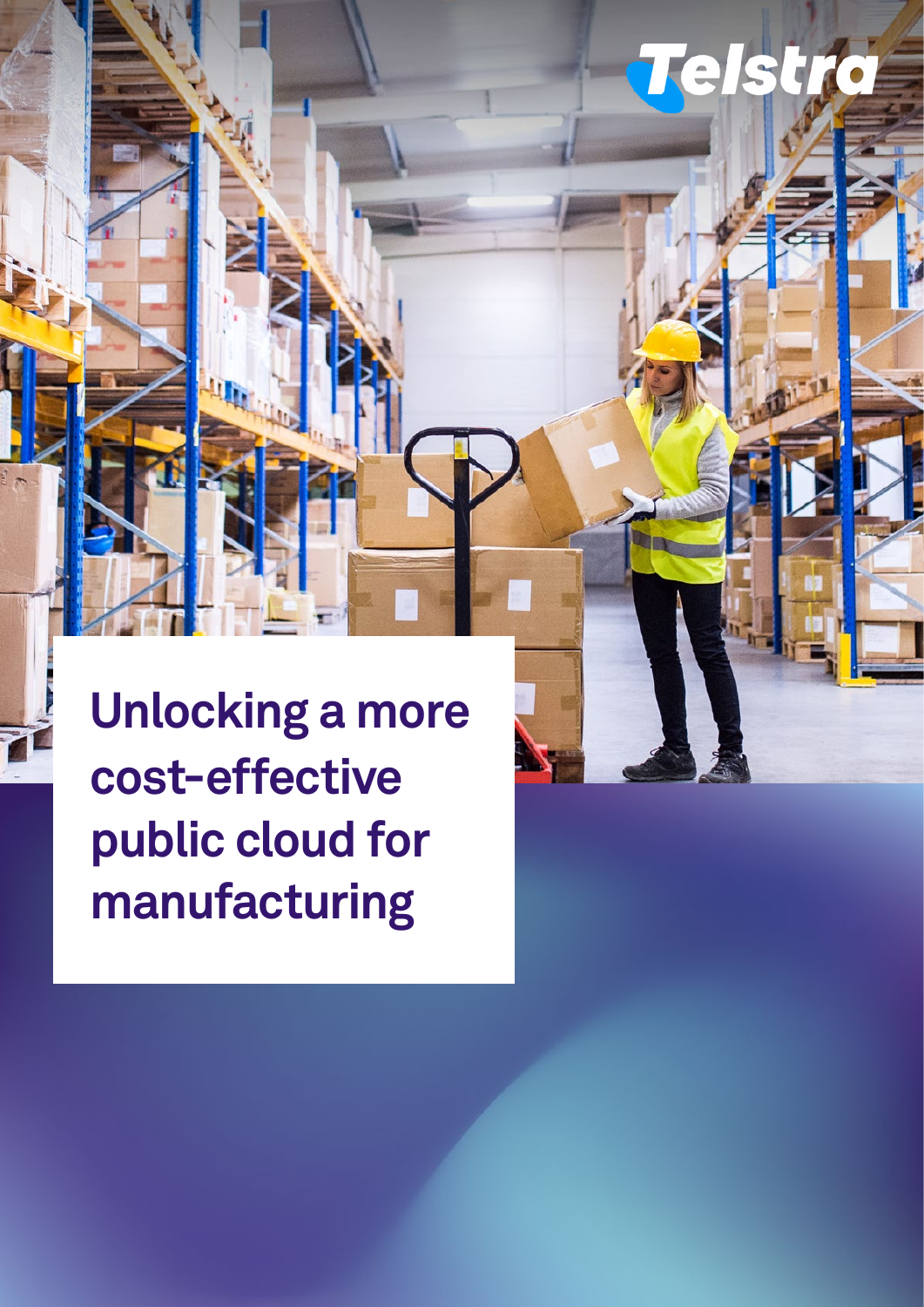

### **Customer background**

The company is one of the world's largest manufacturing firms, with a substantial footprint and thousands of employees throughout Asia-Pacific, Europe and the United States. It has more than 150 facilities worldwide and is a leader in its field, with a focus on sustainable packaging using recyclable materials.

# **The challenge**

Cloud-based digital transformation is driving an enormous amount of innovation within the global manufacturing industry, as organisations realise the benefits and efficiencies that cloud provides. Although, as these footprints start to swell, they can quickly become complicated and costly, with many firms losing visibility over how their stacks are integrated.

With a significant investment of US\$225,000 per month in cloud, the manufacturing company was facing difficulties in maintaining visibility and performance, whilst managing cost.

Overall, the organisation was hampered by a number of core challenges, including

- 1. Understanding the value they were receiving from their investments in cloud infrastructure across the stack
- 2. A lack of real-time visibility over how much compute, storage and networking resources were being consumed by each line of business (LOB)
- 3. Ensuring the company is meeting all industry and government-mandated compliance

and data privacy standards across multiple geographies

4. Optimising costs and managing cloud resources effectively across a multi-cloud environment

This lack of visibility across the board also made it difficult for the organisation to track ROIs on its cloud investments, which was critically important for a manufacturing company of this size and scale.

The company sought a partner that could help deliver accurate and insightful information about its cloud infrastructure in real-time, helping it to reduce unnecessary costs and reinvest this capital and deliver improved services for its customers.

# **Solution**

After consulting with the customer to understand their major pain points, Telstra introduced a solution – CloudHealth to enable customer to track cloud usage and costs with intelligent insights in near real-time.

Using CloudHealth from Telstra, the company was able to build a centralised data analytics platform that provided analysis, trend reporting and recommendations on the cost, usage and performance of all its cloud services in one place.

As a first step, Telstra's cloud experts worked closely with the customer to take stock of their cloud environment, gathering key insights into all core and critical elements across compute, storage, and networking to build out a profile and start linking all related data streams.

The result was a unified platform that provides critical insights into the customers' entire cloud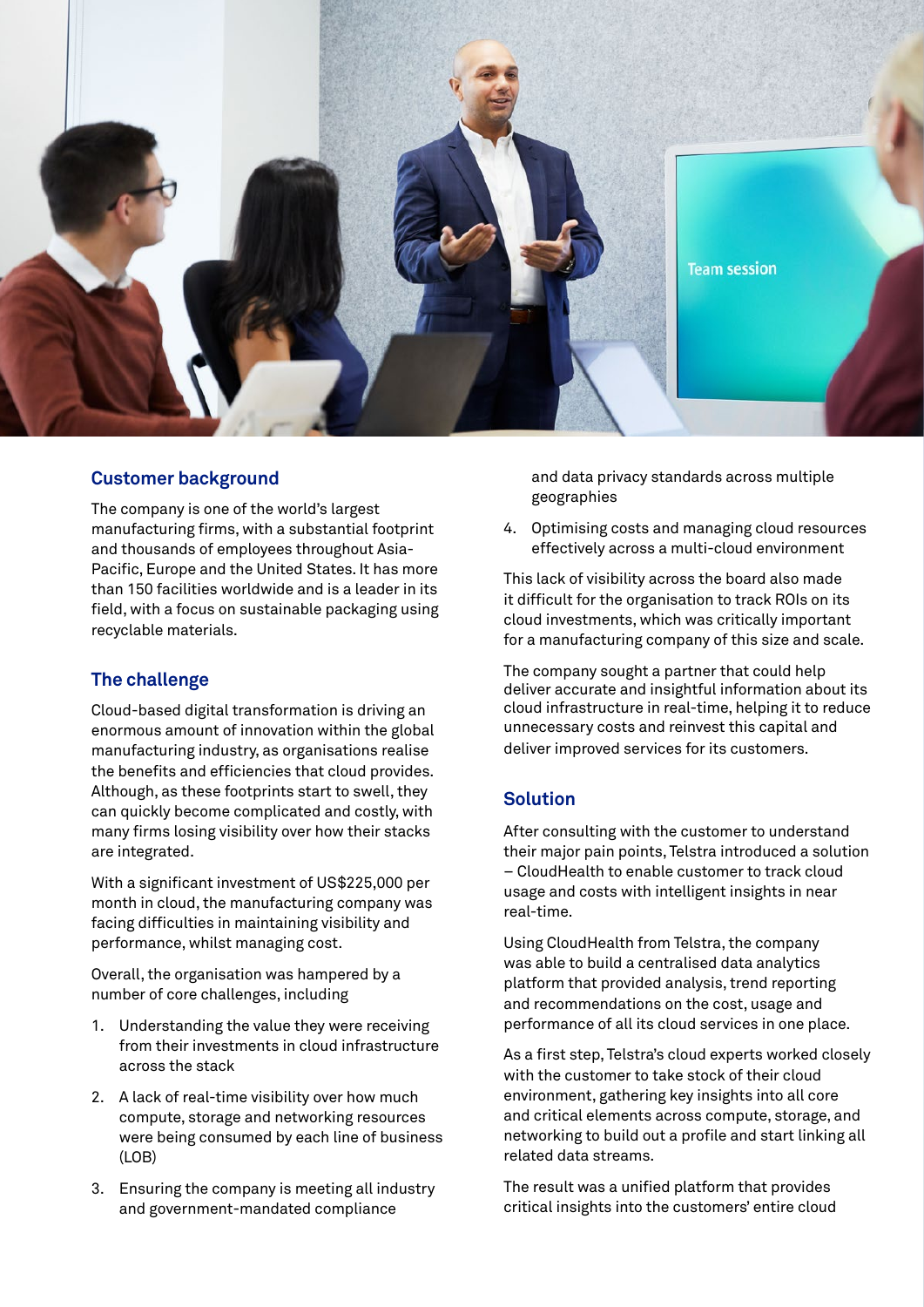

infrastructure stack, from one pane of glass. This includes a streamlined, real-time view of all cloud services, with tailored analysis on where cost efficiencies can be realised.

As part of this implementation, Telstra Purple, a team of over 2,000 certified experts globally specialising in consultancy and professional services, delivered a range of add-on benefits, including

- **• Training and education via the CloudHealth Academy:** providing training on running reports and customising them to specific business needs.
- **• Full technical support:** easy access to Telstra's wealth of product experts and technical documentation.
- **• Ongoing enablement:** continuous enablement and value sharing through executive business reviews.

Throughout all stages of the implementation, Telstra worked closely with the customer to ensure that all expected business outcomes were met, and that the customer was fully satisfied. Leveraging CloudHealth from Telstra, we provided a list of personalised recommendations to further reduce the cost of their cloud footprint, without causing any impact on their existing operations.

### **The Outcome**

The results of the CloudHealth implementation have been staggering, with thousands of dollars' worth of cost savings per month. This includes a macro cost saving that was achieved in under 5 months of 20 per cent of total cloud expenditure, which is the equivalent of US\$300,000 per year.

Our end-to-end support and solution allowed the company to discover severely underutilised instances and unused capacity, and has driven time and labour efficiencies, by removing manual reporting processes. This has allowed staff to focus on more value-adding activities, delivering better experiences for customers and improved outcomes for the business across the board.